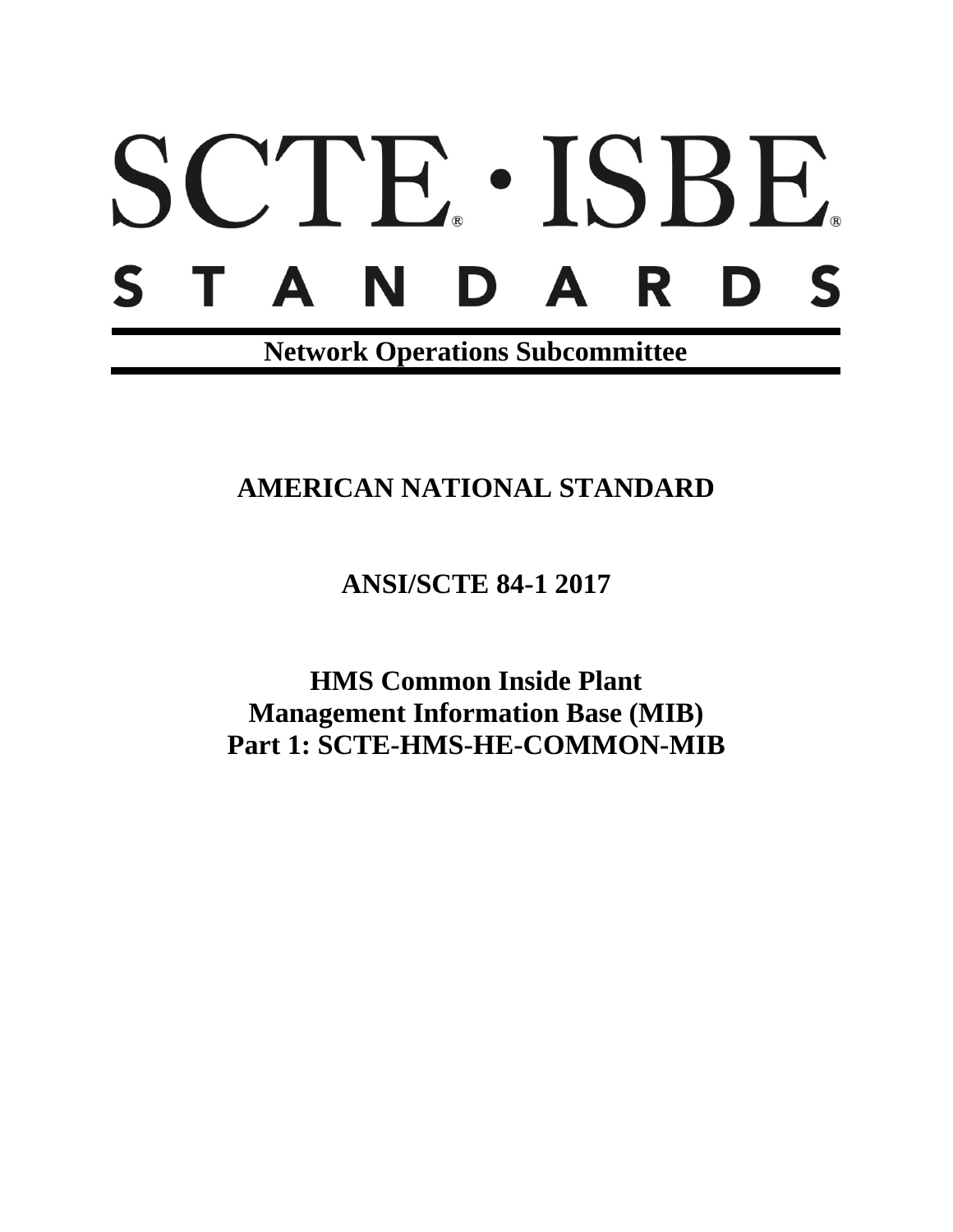## **NOTICE**

The Society of Cable Telecommunications Engineers (SCTE) Standards and Operational Practices (hereafter called "documents") are intended to serve the public interest by providing specifications, test methods and procedures that promote uniformity of product, interchangeability, best practices and ultimately the long term reliability of broadband communications facilities. These documents shall not in any way preclude any member or nonmember of SCTE from manufacturing or selling products not conforming to such documents, nor shall the existence of such standards preclude their voluntary use by those other than SCTE members.

SCTE assumes no obligations or liability whatsoever to any party who may adopt the documents. Such adopting party assumes all risks associated with adoption of these documents, and accepts full responsibility for any damage and/or claims arising from the adoption of such documents.

Attention is called to the possibility that implementation of this document may require the use of subject matter covered by patent rights. By publication of this document, no position is taken with respect to the existence or validity of any patent rights in connection therewith. SCTE shall not be responsible for identifying patents for which a license may be required or for conducting inquiries into the legal validity or scope of those patents that are brought to its attention.

Patent holders who believe that they hold patents which are essential to the implementation of this document have been requested to provide information about those patents and any related licensing terms and conditions. Any such declarations made before or after publication of this document are available on the SCTE web site at [http://www.scte.org.](http://www.scte.org/)

> All Rights Reserved © Society of Cable Telecommunications Engineers, Inc. 2017 140 Philips Road Exton, PA 19341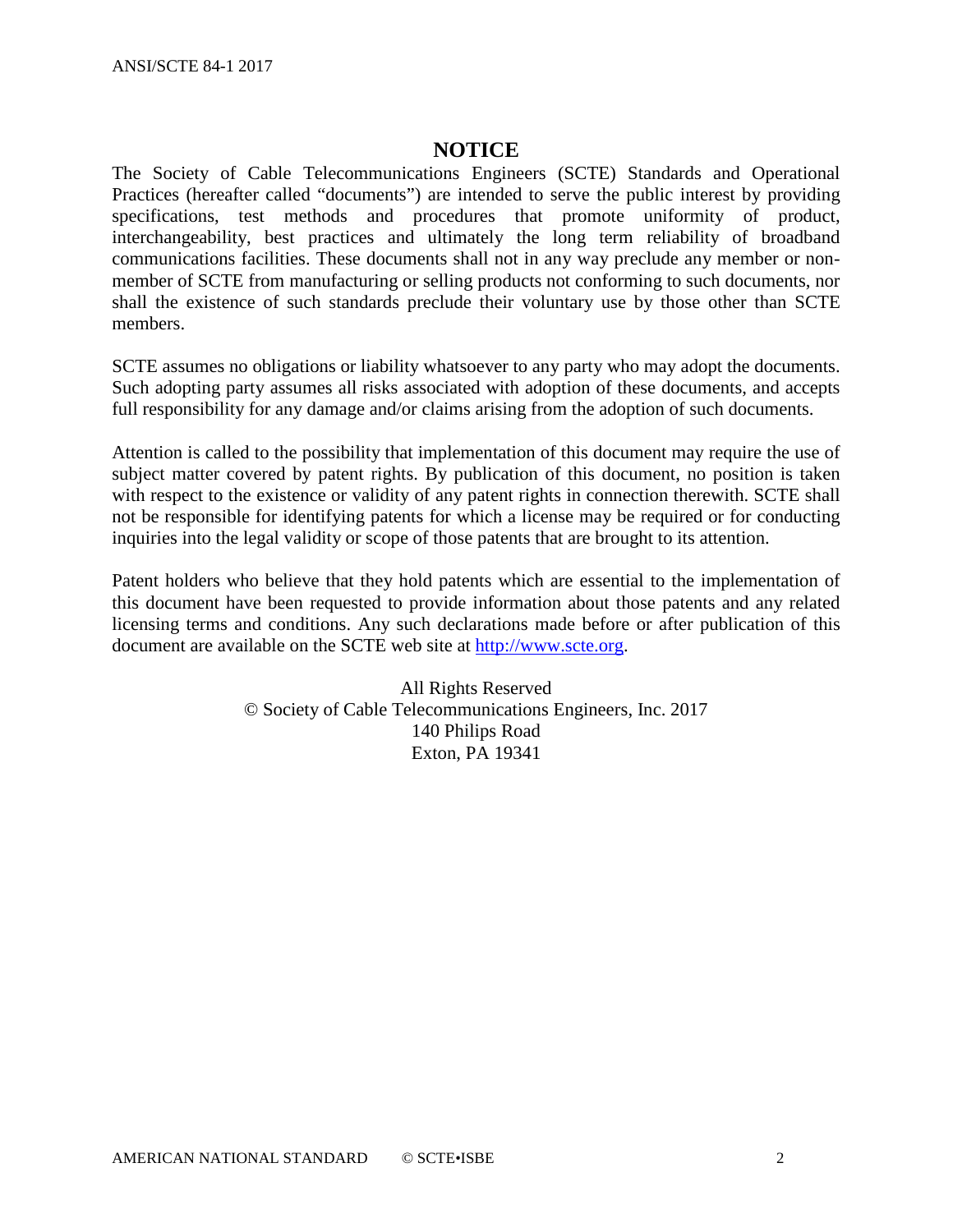## **CONTENTS**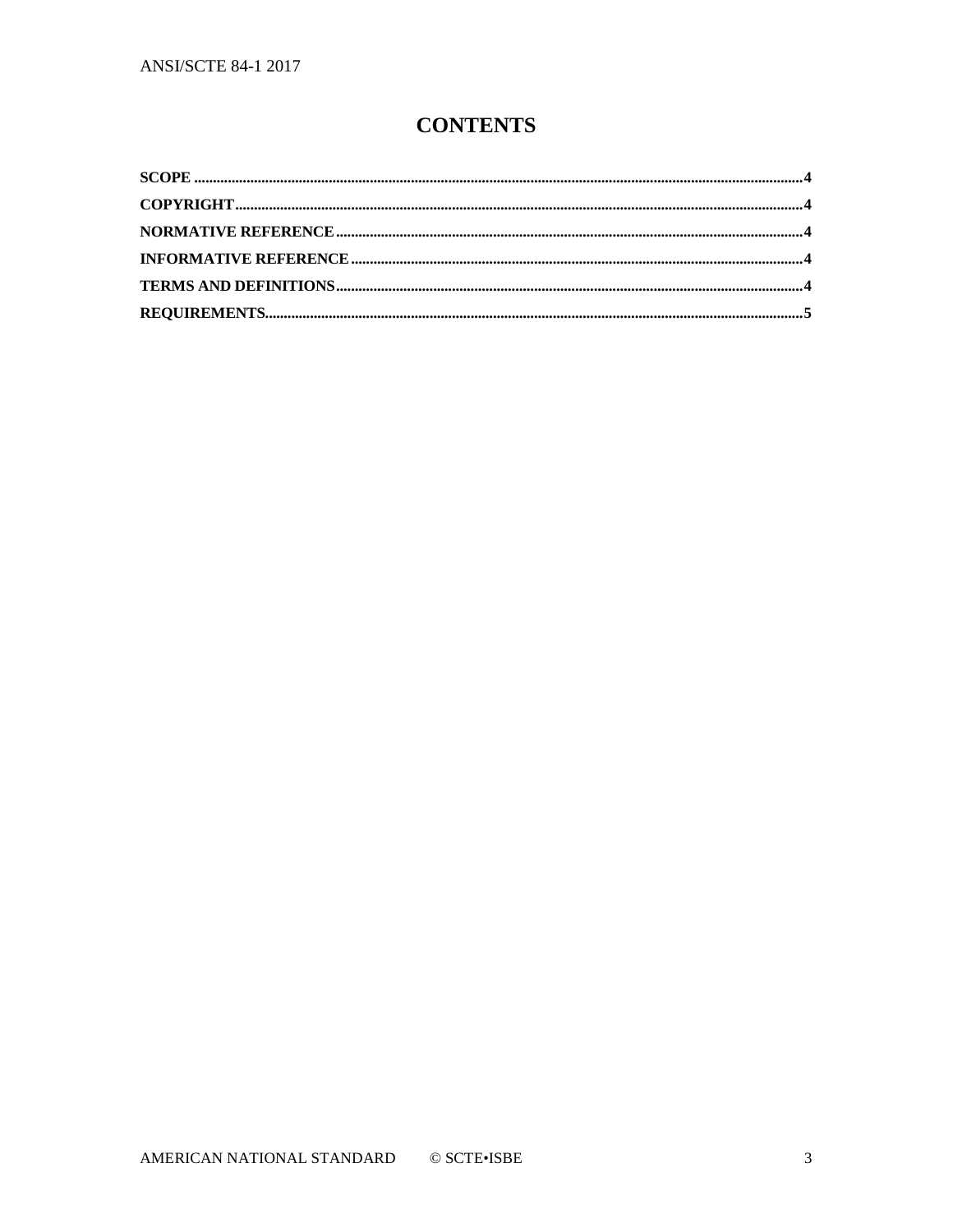## <span id="page-3-0"></span>**SCOPE**

This document is identical to SCTE 84-1 2009 except for informative components which may have been updated such as the title page, NOTICE text, headers and footers. No normative changes have been made to this document.

The MIB module is for representing general information about optical equipment present in the headend (or indoor) and is supported by an SNMP agent.

## <span id="page-3-1"></span>**COPYRIGHT**

The MIB definition found in this document may be incorporated directly in products without further permission from the copyright owner, SCTE.

## <span id="page-3-2"></span>**NORMATIVE REFERENCE**

IETF RFC2578, Structure of Management Information Version 2 (SMIv2)

IETF RFC2579, Textual Conventions for SMIv2

IETF RFC2580, Conformance Statements for SMIv2

IETF RFC2737, Entity MIB (Version 2)

ANSI/SCTE 36 ,SCTE Root Management Information Block (MIB)

SCTE 38-11, Hybrid Management Sub-layer Management Information Base (MIB) Part 11: SCTE-HMS-HEADENDIDENT-MIB

IETF RFC2573, SNMP Applications

IETF RFC1907, Management Information Base for Version 2 of the Simple Network Management Protocol (SNMPv2)

ANSI/SCTE 38-1, Hybrid Management Sublayer Management Information Blocks (MIB) Part 1: Property MIB

## <span id="page-3-3"></span>**INFORMATIVE REFERENCE**

None

## <span id="page-3-4"></span>**TERMS AND DEFINITIONS**

This document defines the following terms:

*Management Information Base (MIB)* - the specification of information in a manner that allows standard access through a network management protocol.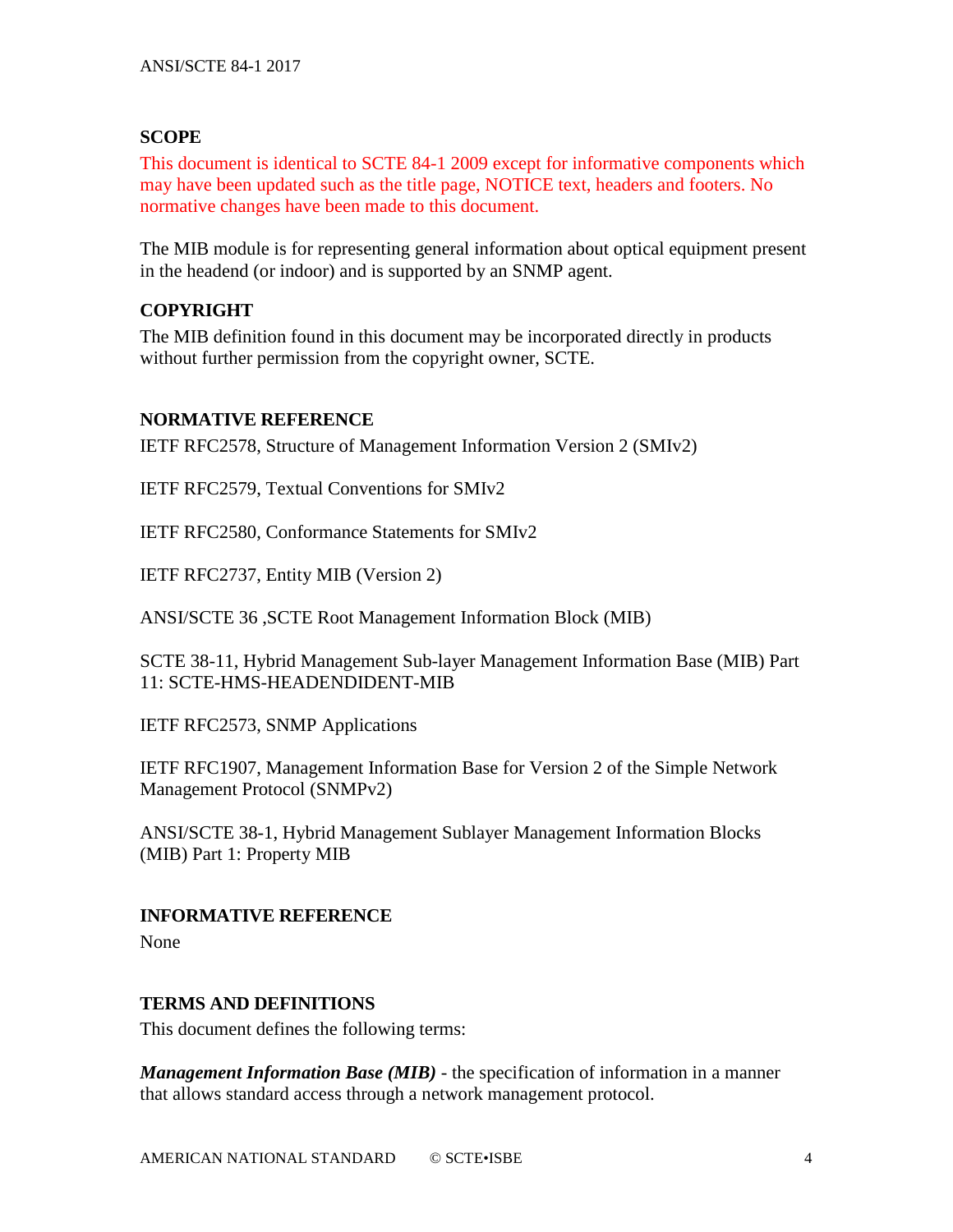## <span id="page-4-0"></span>**REQUIREMENTS**

This section defines the mandatory syntax of the SCTE-HMS-HE-COMMON-MIB. It follows the IETF Simple Network Management Protocol (SNMP) for defining managed objects.

The syntax is given below: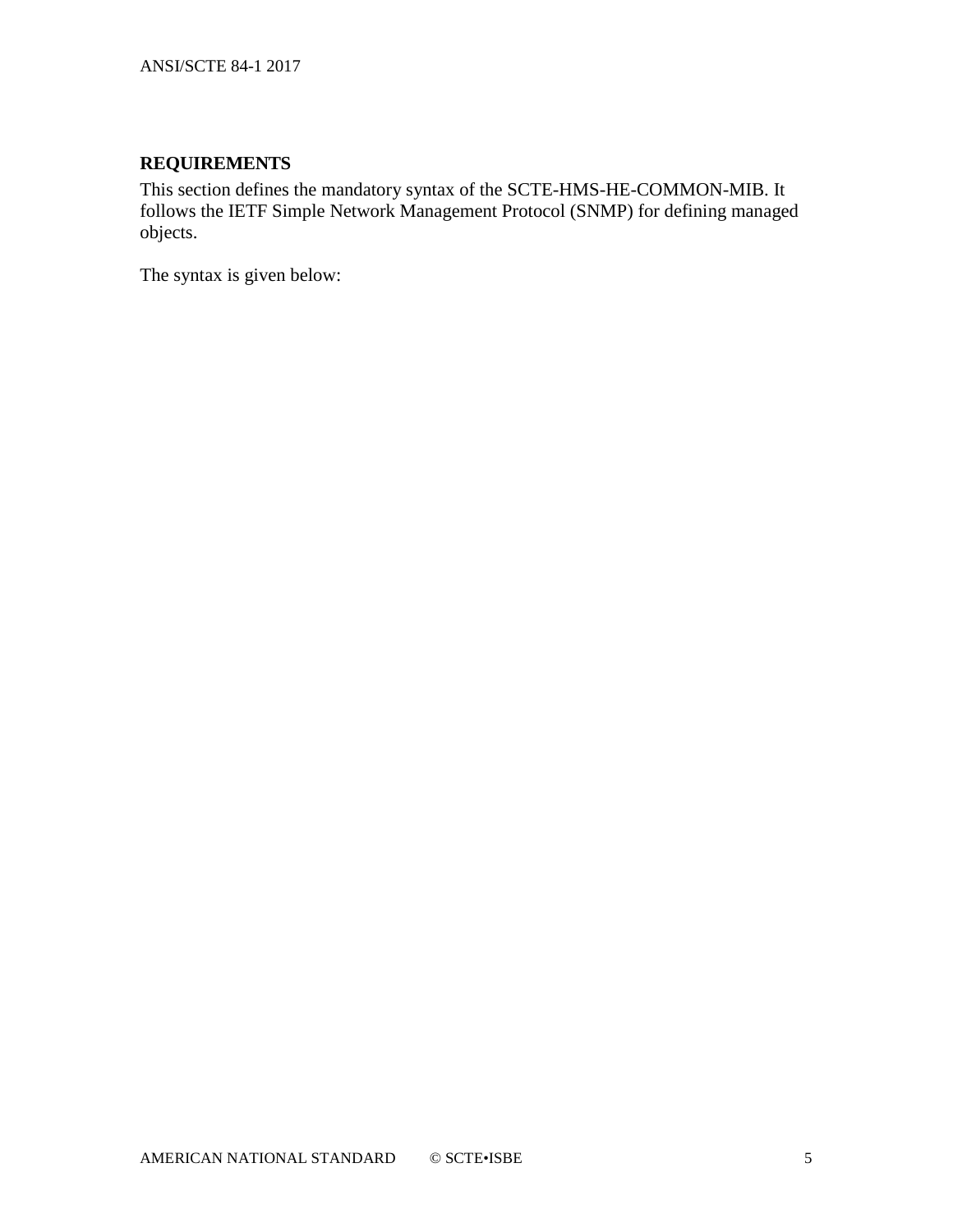-- Module Name: HMS111R9.MIB (SCTE 84-1)

-- SCTE Status: Adopted

#### $SCTE$ -HMS-HE-COMMON-MIB DEFINITIONS  $::=$  BEGIN

#### IMPORTS

 Integer32, MODULE-IDENTITY, OBJECT-TYPE, NOTIFICATION-TYPE FROM SNMPv2-SMI DisplayString, DateAndTime FROM SNMPv2-TC MODULE-COMPLIANCE, OBJECT-GROUP, NOTIFICATION-GROUP FROM SNMPv2-CONF entPhysicalIndex FROM ENTITY-MIB scteHmsTree FROM SCTE-ROOT -- see SCTE 36 (formerly HMS028) heCommon, HeTenthCentigrade FROM SCTE-HMS-HEADENDIDENT-MIB; -- see SCTE 38-11 (formerly HMS114)

heCommonMib MODULE-IDENTITY

 LAST-UPDATED "200302170000Z" -- February 17, 2003 ORGANIZATION "SCTE HMS Working Group" CONTACT-INFO " SCTE HMS Subcommittee, Chairman mailto:standards@scte.org

#### DESCRIPTION

 "The MIB module is for representing general information about optical equipment present in the headend (or indoor) and is supported by an SNMP agent."

 REVISION "200302170000Z" -- February 17, 2003 DESCRIPTION

"" ""

"" ""

"" ""

Incorporated RTF comments posted by January 10, 2003.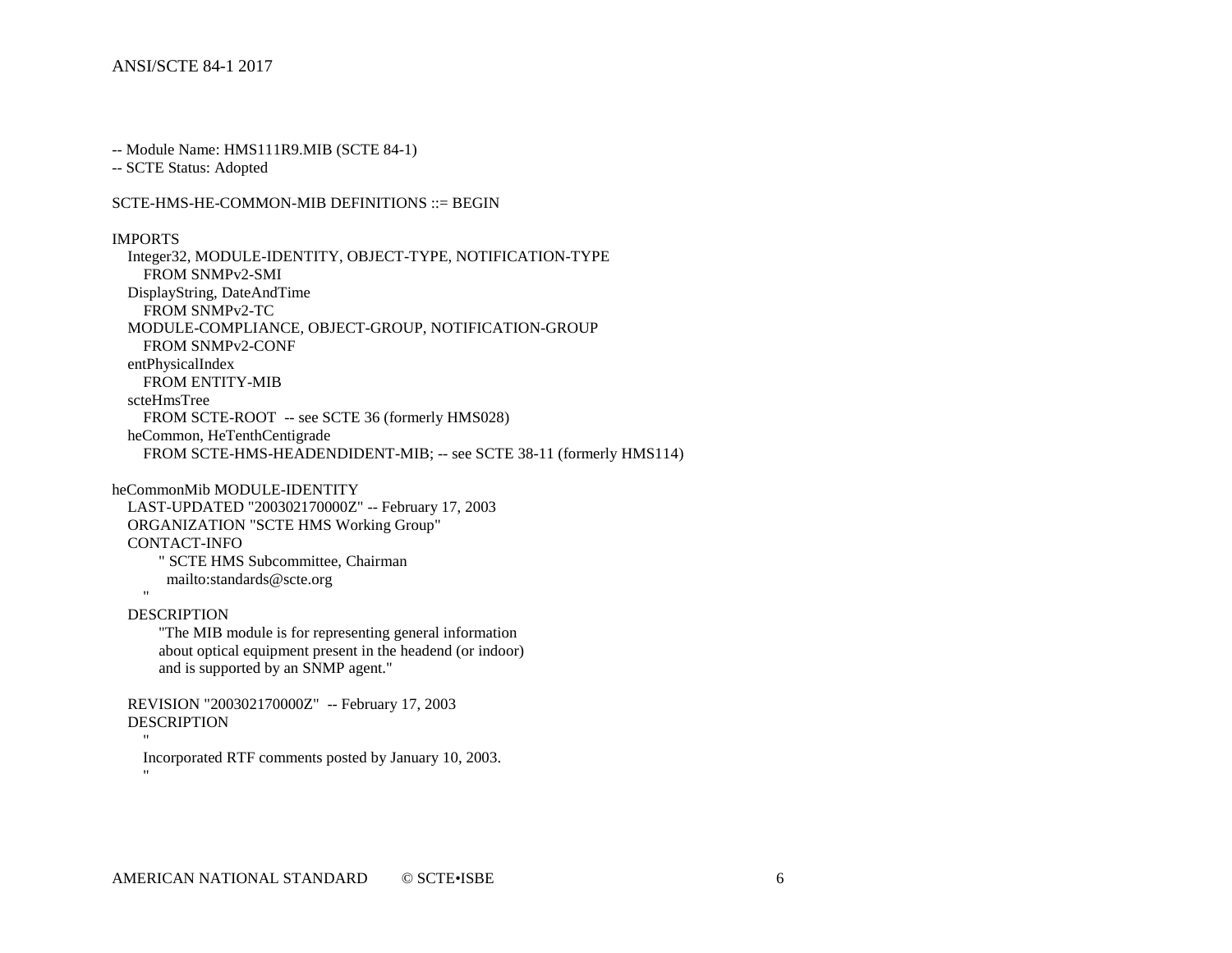::=  $\{$  heCommon 1  $\}$ 

heCommonObjects OBJECT IDENTIFIER ::= { heCommonMib 1 } -- MIB contains 2 groups heCommonParams OBJECT IDENTIFIER ::= { heCommonObjects 1 } heCommonLog OBJECT IDENTIFIER ::= { heCommonObjects 2 } -- The Common Table heCommonTable OBJECT-TYPE SYNTAX SEQUENCE OF HeCommonEntry MAX-ACCESS not-accessible STATUS current DESCRIPTION "A table containing information about headend (or indoor) equipment."  $::= {heCommonParameters 1}$ heCommonEntry OBJECT-TYPE SYNTAX HeCommonEntry MAX-ACCESS not-accessible STATUS current DESCRIPTION "Information about particular headend equipment." INDEX { entPhysicalIndex } ::=  $\{ heCommonTable 1 \}$ HeCommonEntry ::= SEQUENCE { heCommonTime DateAndTime,<br>heCommonTemperature HeTenthCentigrade, heCommonTemperature heCommonSoftwareReset INTEGER, heCommonAlarmDetectionControl INTEGER }

heCommonTime OBJECT-TYPE SYNTAX DateAndTime MAX-ACCESS read-write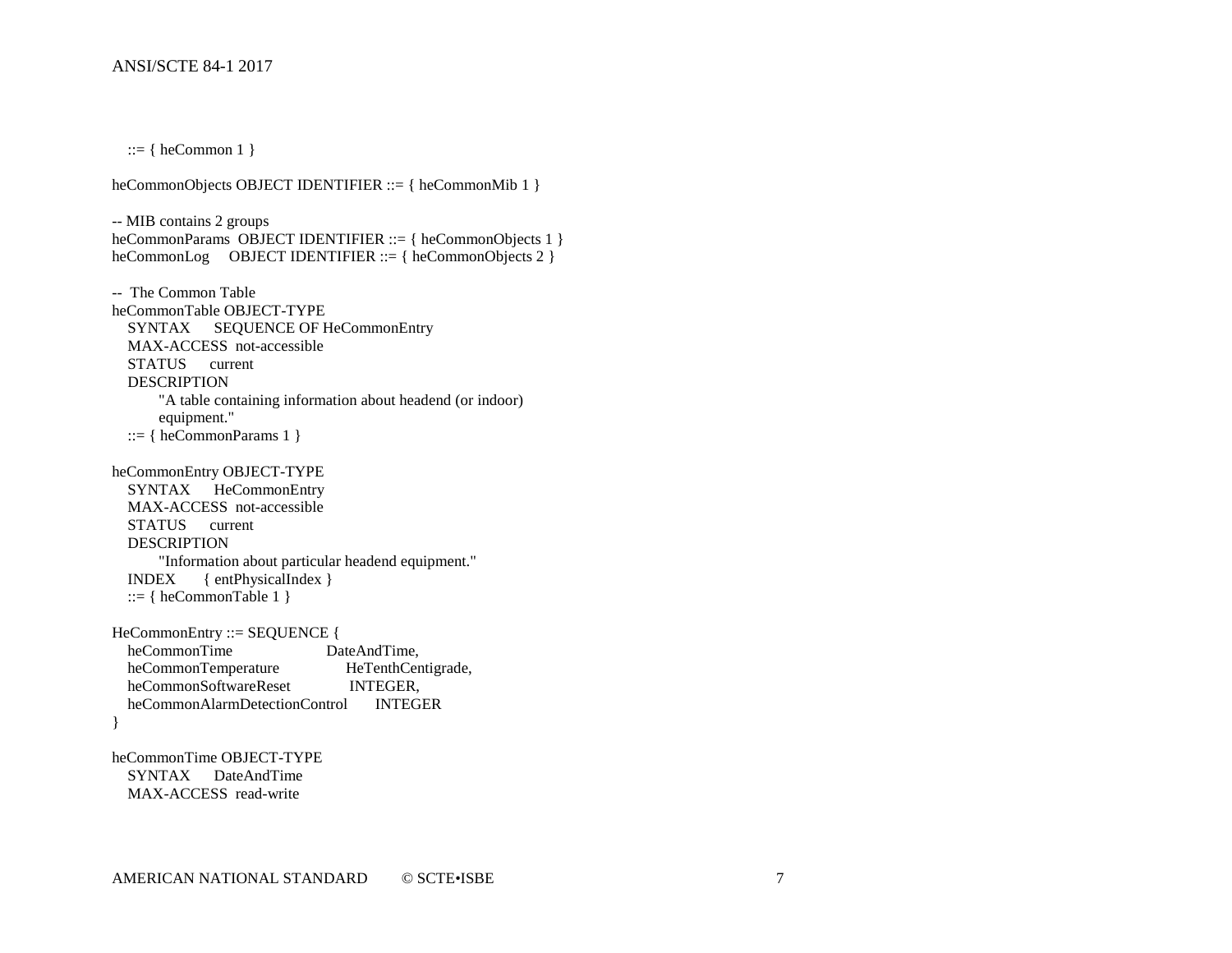STATUS current DESCRIPTION "Real time clock."  $::= \{ heCommonEntry 1 \}$ 

heCommonTemperature OBJECT-TYPE SYNTAX HeTenthCentigrade MAX-ACCESS read-only STATUS current DESCRIPTION "Temperature measured inside the headend equipment.

> This object must provide for the alarm management capabilities with a corresponding entry in the propertyTable of SCTE-HMS-PROPERTY-MIB (HMS026).

 An alarm shall be recorded as an entry in the currentAlarmTable of SCTE-HMS-PROPERTY-MIB (HMS026).

A log record shall be added as an entry in the heCommonLogTable.

 An heCommonAlarmEvent notification shall be sent."  $::= \{ heCommonEntry 2 \}$ 

heCommonSoftwareReset OBJECT-TYPE  $SYNTAX$  INTEGER { reset(1) } MAX-ACCESS read-write STATUS current DESCRIPTION "This object is used to reset software of the headend physical entity.

> A SET request with the value reset(1) only shall reset the software application. The reset implementation is vendor specific.

A GET request shall always return the value reset(1) and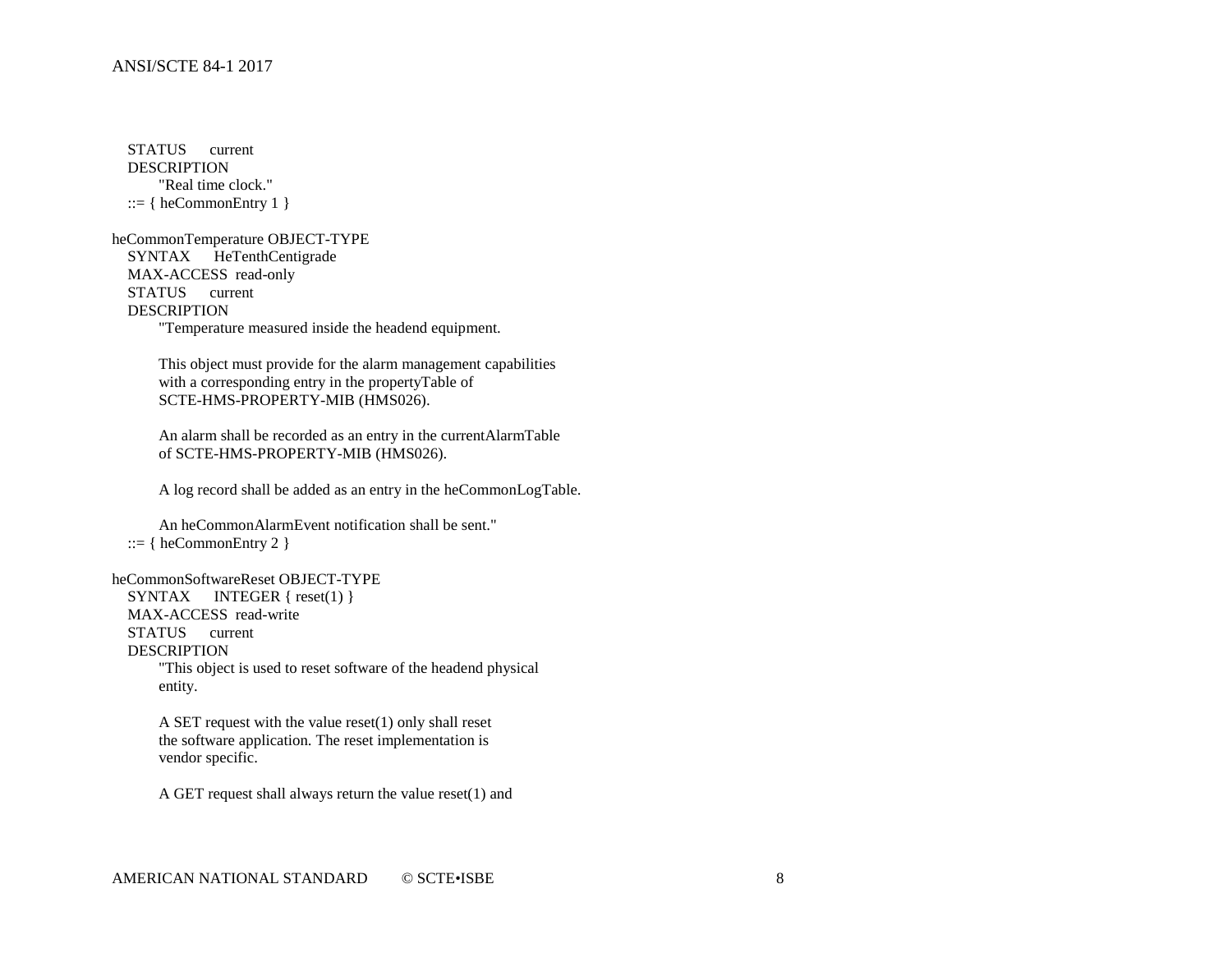shall have no effect on the entity."  $::= \{ heCommonEntry 3 \}$ heCommonAlarmDetectionControl OBJECT-TYPE SYNTAX INTEGER { detectionDisabled(1), detectionEnabled(2), detectionEnabledAndRegenerate(3) } MAX-ACCESS read-write STATUS current DESCRIPTION "This object is used to control the detection of alarms in this headend entity. Each headend entity may provide for the alarm management capabilities. The provisions shall be done by means of the propertyTable and/or the discretePropertyTable of SCTE-HMS-PROPERTY-MIB (HMS026). When a threshold from either the propertyTable or the discretePropertyTable is crossed in a manner described by SCTE-HMS-PROPERTY-MIB (HMS026), then an alarm is said to have occurred. When the alarm is detected, then (1) an entry is placed in the heCommonLogTable, which serves as a log of the most recent alarm events; (2) an heCommonAlarmEvent trap is generated; (3) a property which is not in the nominal state will have an entry in the currentAlarmTable of SCTE-HMS-PROPERTY-MIB. The detectionDisabled(1) value prevents the threshold detection process associated with the property table and discrete property table from running. The headend entity shall not generate alarms. The contents of the heCommonLogTable, currentAlarmTable, each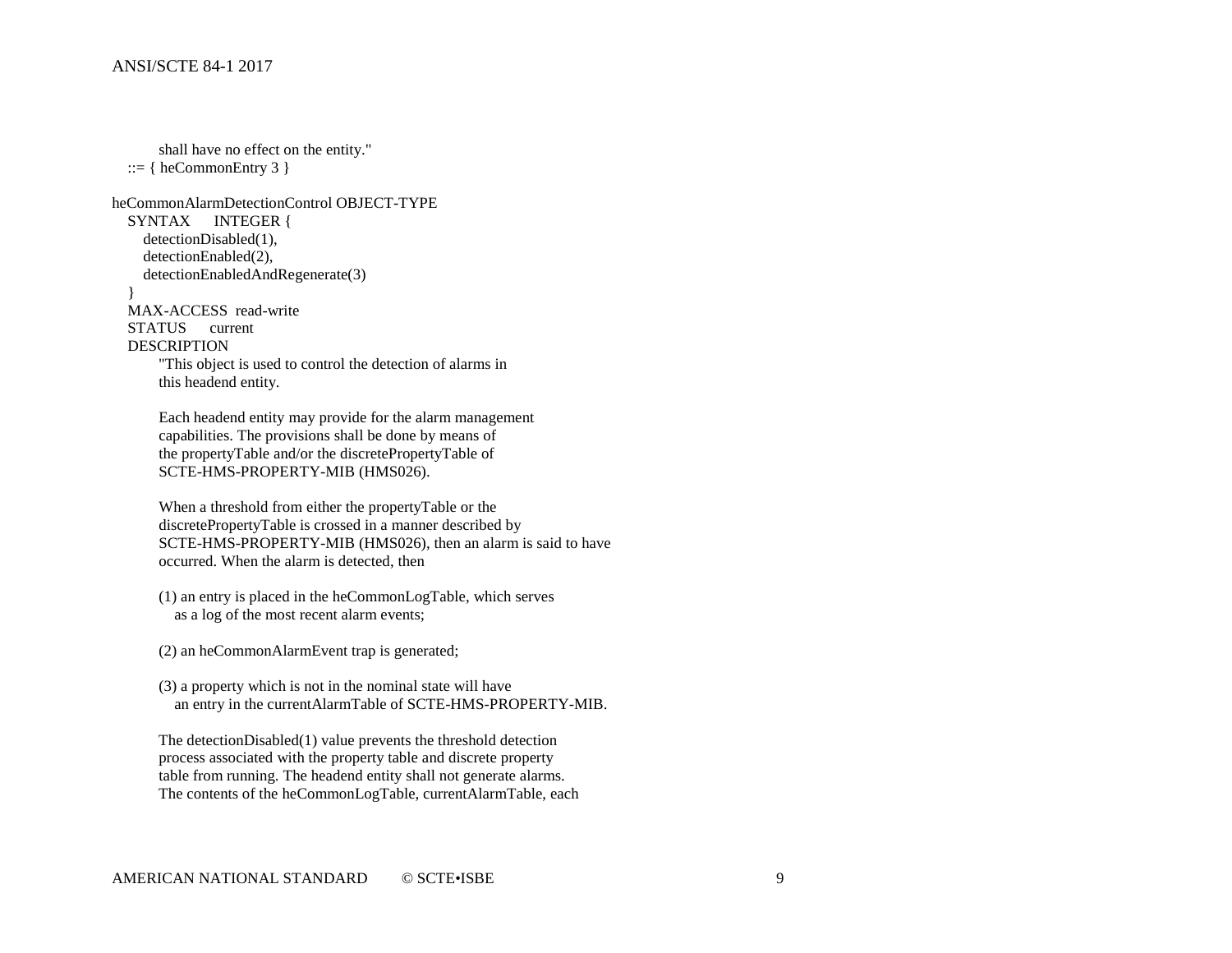instance of discreteAlarmState, and each instance of currentAlarmState shall remain in the state prior to detectionDisabled(1) being applied.

 The detectionEnabled(2) value permits alarm detection to run. The detection process continues from the state the headend entity was in prior to detectionEnabled(2) being set.

 The detectionEnabledAndRegenerate(3) value clears all alarm information and permits alarm detection to run. All alarm properties, both discrete and analog, are restored to the nominal value before alarm detection runs. Any properties that are in an alarm state SHALL NOT produce a 'return to normal' alarm as part of the process. Setting this value clears the heCommonLogTable and the currentAlarmTable.

 The detectionEnabledAndRegenerate(3) value is transient, that is a SET request with a value detectionEnabledAndRegnerate(3) shall return the same value detectionEnabledAndRegnerate(3). Subsequent GET requests shall return a value detectionEnabled(2).

 The detectionDisabled(1) value shall affect the generation of heCommonAlarmEvent trap only. Traps added in the future are assumed to be unaffected by this object, unless stated in the description of that trap.

This object has a default value of detectionEnabled(2).

 The value shall be maintained in non-volatile memory."  $::= \{ \text{heCommonEntry 4 } \}$ 

-- The Common Log Group and Table heCommonLogNumberOfEntries OBJECT-TYPE  $SYNTAX$  Integer32 (0..65535) MAX-ACCESS read-only STATUS current DESCRIPTION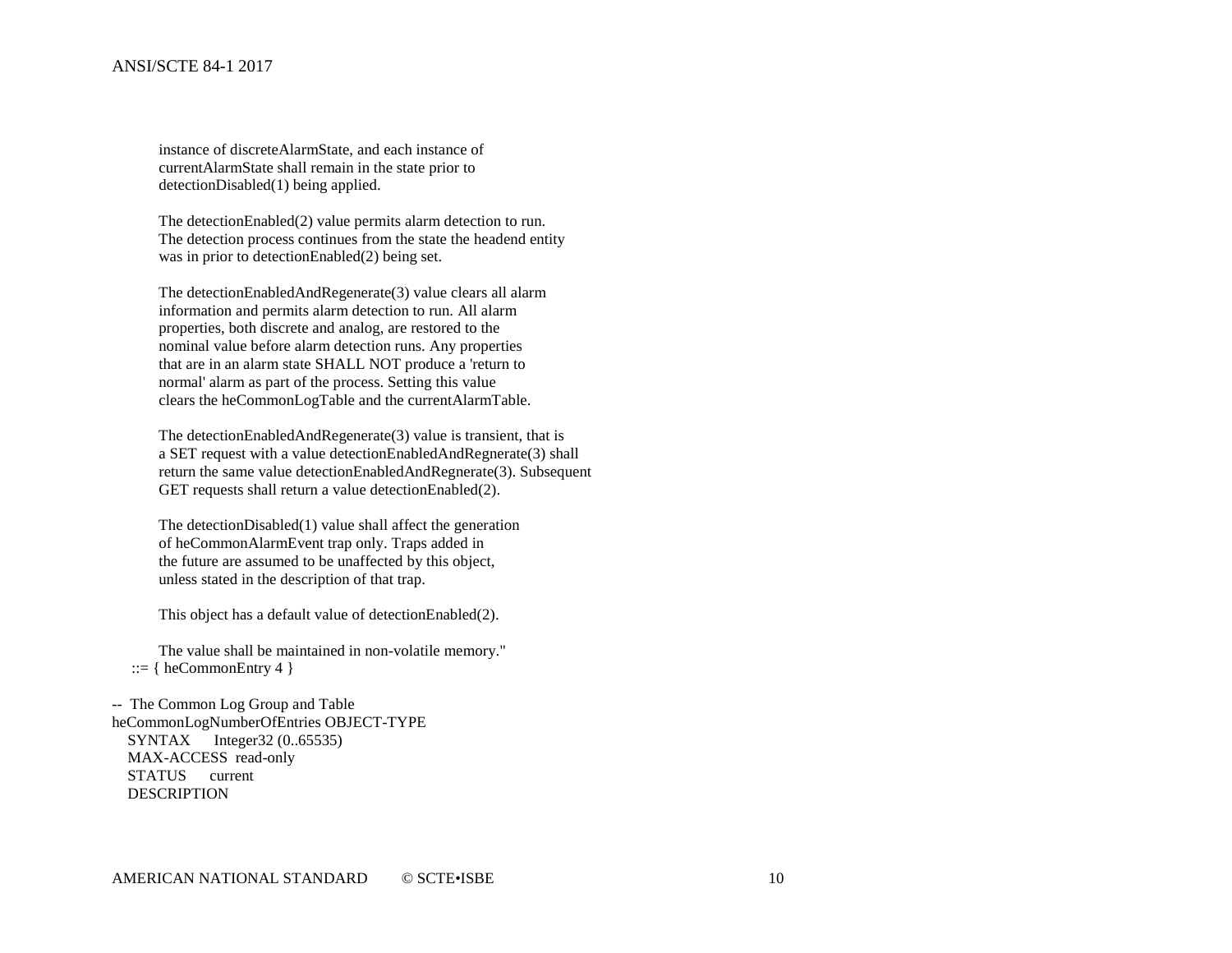"The current number of entries in the heCommonLogTable. Before the very first wrap-around condition occurs for heCommonLogIndex, heCommonLogNumberOfEntries will return the total number of entries logged in heCommonLogTable, since the unit was powered up. After the first wrap-around condition has occured for for the value of the MIB variable heCommonLogIndex, heCommonLogNumberOfEntries will return the maximum number of rows the heCommonLogTable can hold. "" "" ""  $::= \{ \text{heCommonLog } 1 \}$ heCommonLogLastIndex OBJECT-TYPE SYNTAX Integer32 (0..65535) MAX-ACCESS read-only STATUS current DESCRIPTION "Index of the most recent alarm entry logged in the heCommonLogTable. The value of this variable can be used as the value of heCommonLogIndex to retrieve the most recent logged entry."  $::= \{ \text{heCommonLog 2} \}$ heCommonLogTable OBJECT-TYPE SYNTAX SEQUENCE OF HeCommonLogEntry MAX-ACCESS not-accessible STATUS current DESCRIPTION "A list of alarms that have been logged. Agent should generate the SNMP HMS notification every time a new alarm entry is logged. This table should support a minimum of 16 entries."  $::= \{ \text{heCommonLog } 3 \}$ 

heCommonLogEntry OBJECT-TYPE SYNTAX HeCommonLogEntry MAX-ACCESS not-accessible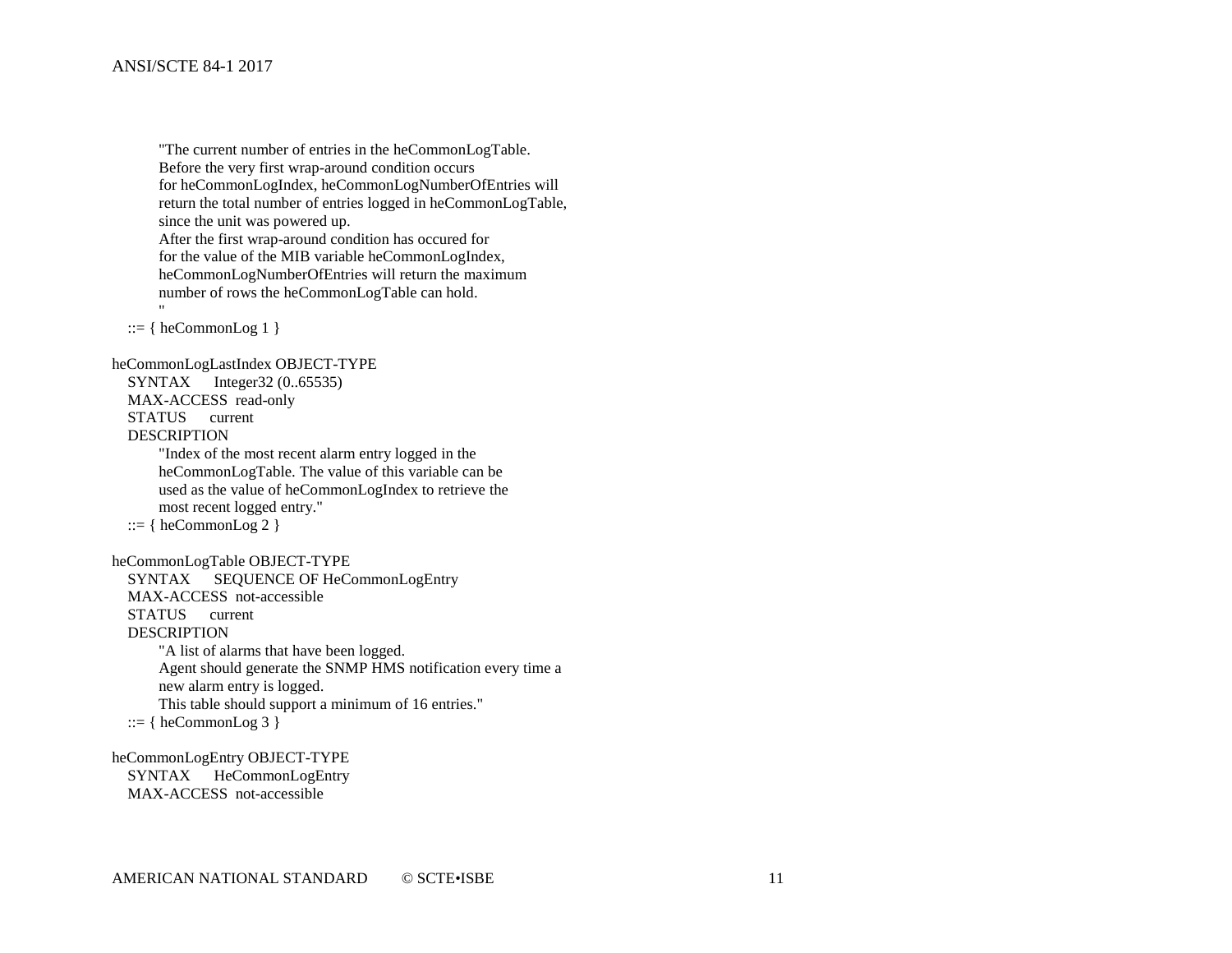STATUS current DESCRIPTION "A set of data describing an alarm event that has been logged." INDEX { heCommonLogIndex }  $::= \{ heCommonLogTable 1 \}$ HeCommonLogEntry ::= SEQUENCE { heCommonLogIndex Integer32, heCommonLogOID OBJECT IDENTIFIER, heCommonLogValue Integer32, heCommonLogState INTEGER, heCommonLogTime DateAndTime, heCommonLogText DisplayString } heCommonLogIndex OBJECT-TYPE SYNTAX Integer32 (1..65535) MAX-ACCESS not-accessible STATUS current DESCRIPTION "An index that uniquely identifies an entry in the log table. Indexes are assigned beginning with 1 and increased by one with each new log entry up to 65535. The next entry after 65535 is one. The agent may choose to delete the oldest instances of heCommonLogEntry as required because of lack of memory. It is an implementation-specific matter as to when this deletion may occur. Note - The wrap-around for the heCommonLogIndex variable MUST occur after 65535 regardless of the implementation specific size of the hlCommonLogTable."  $::= \{ \text{heCommonLogEntry 1} \}$ heCommonLogOID OBJECT-TYPE

 SYNTAX OBJECT IDENTIFIER MAX-ACCESS read-only STATUS current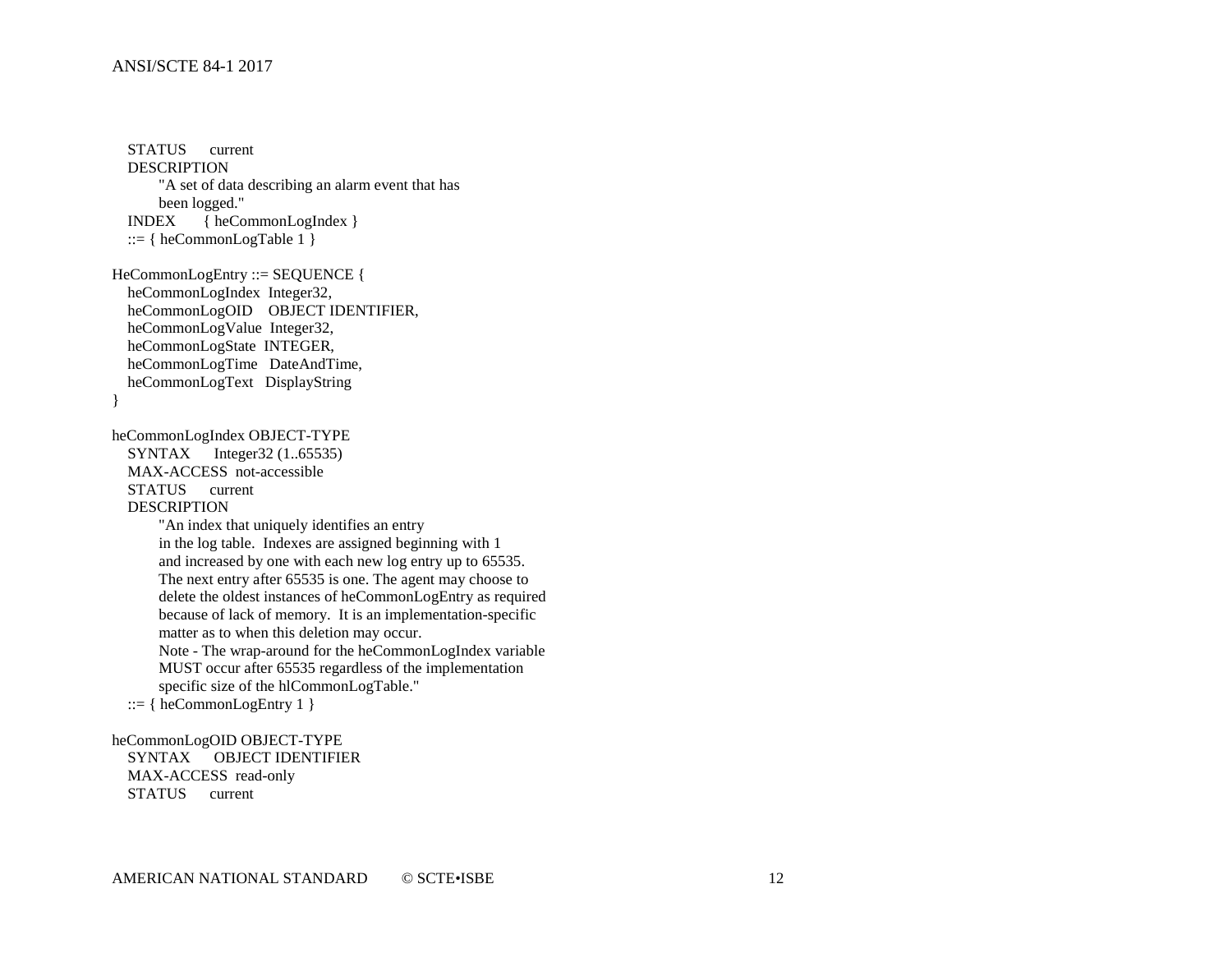```
 DESCRIPTION
      "This is the OID of the object that has changed alarm state."
  ::= {heCommonLogEntry 2}heCommonLogValue OBJECT-TYPE
 SYNTAX Integer32 (-2147483648..2147483647)
  MAX-ACCESS read-only
  STATUS current
  DESCRIPTION
      "This is the value of the object at the time it changed alarm 
      state."
  ::= {heCommonLogEntry 3}heCommonLogState OBJECT-TYPE
  SYNTAX INTEGER {
    heCommonNominal(1),
    heCommonHIHI(2),
   heCommonHI(3),
    heCommonLO(4),
    heCommonLOLO(5),
    heCommonDiscreteMajor(6),
    heCommonDiscreteMinor(7)
}
  MAX-ACCESS read-only
  STATUS current
  DESCRIPTION
      "The new alarm state of the object which caused the event
      to be recorded into the log."
  ::= {heCommonLogEntry 4}heCommonLogTime OBJECT-TYPE
  SYNTAX DateAndTime
  MAX-ACCESS read-only
  STATUS current
  DESCRIPTION
      "This is the time when the alarm change for the object
      occured."
```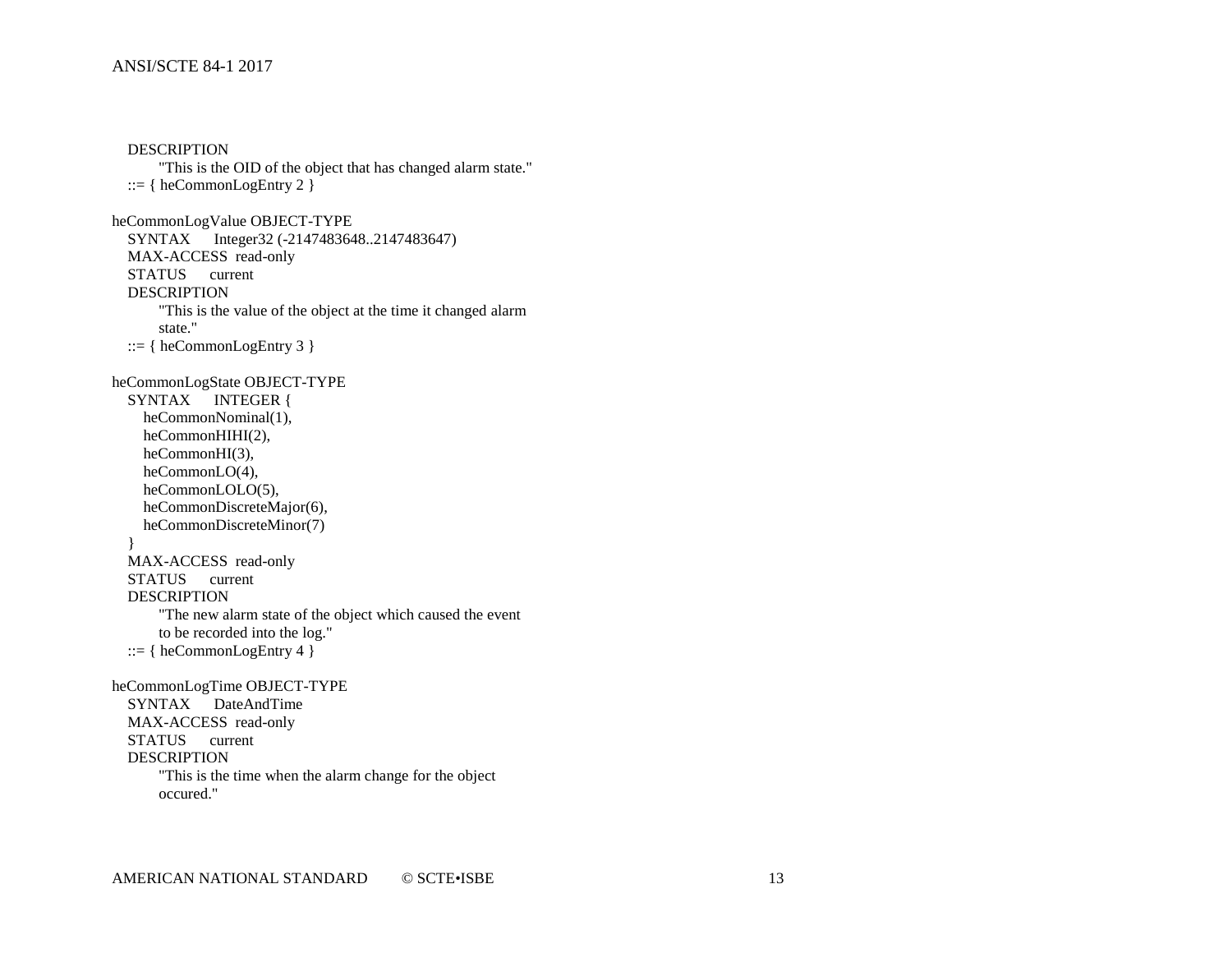$::= \{ heCommonLogEntry 5 \}$ heCommonLogText OBJECT-TYPE SYNTAX DisplayString MAX-ACCESS read-only STATUS current DESCRIPTION "This is a text field describing the alarm. This field could be a zero length string in certain agent implementations."  $::= \{ \text{heCommonLogEntry 6 } \}$ -- Headend Common MIB Trap Definitions heCommonTraps OBJECT IDENTIFIER ::= { heCommonMib 2 } heCommonTrapPrefix OBJECT IDENTIFIER ::= { scteHmsTree 0 } heCommonAlarmEvent NOTIFICATION-TYPE OBJECTS { heCommonLogOID, heCommonLogValue, heCommonLogState, heCommonLogTime } STATUS current DESCRIPTION "The SNMP trap that is generated when an alarm event is found. At the option of the unit, the heCommonLogText variable may be reported as a fifth varbind, for those instances where an additional text field is supported." ::= { heCommonTrapPrefix 5 } -- Conformance information heCommonConformance OBJECT IDENTIFIER ::= { heCommonMib 3 }

heCommonCompliances OBJECT IDENTIFIER ::= { heCommonConformance 1 } heCommonGroups OBJECT IDENTIFIER ::= { heCommonConformance 2 }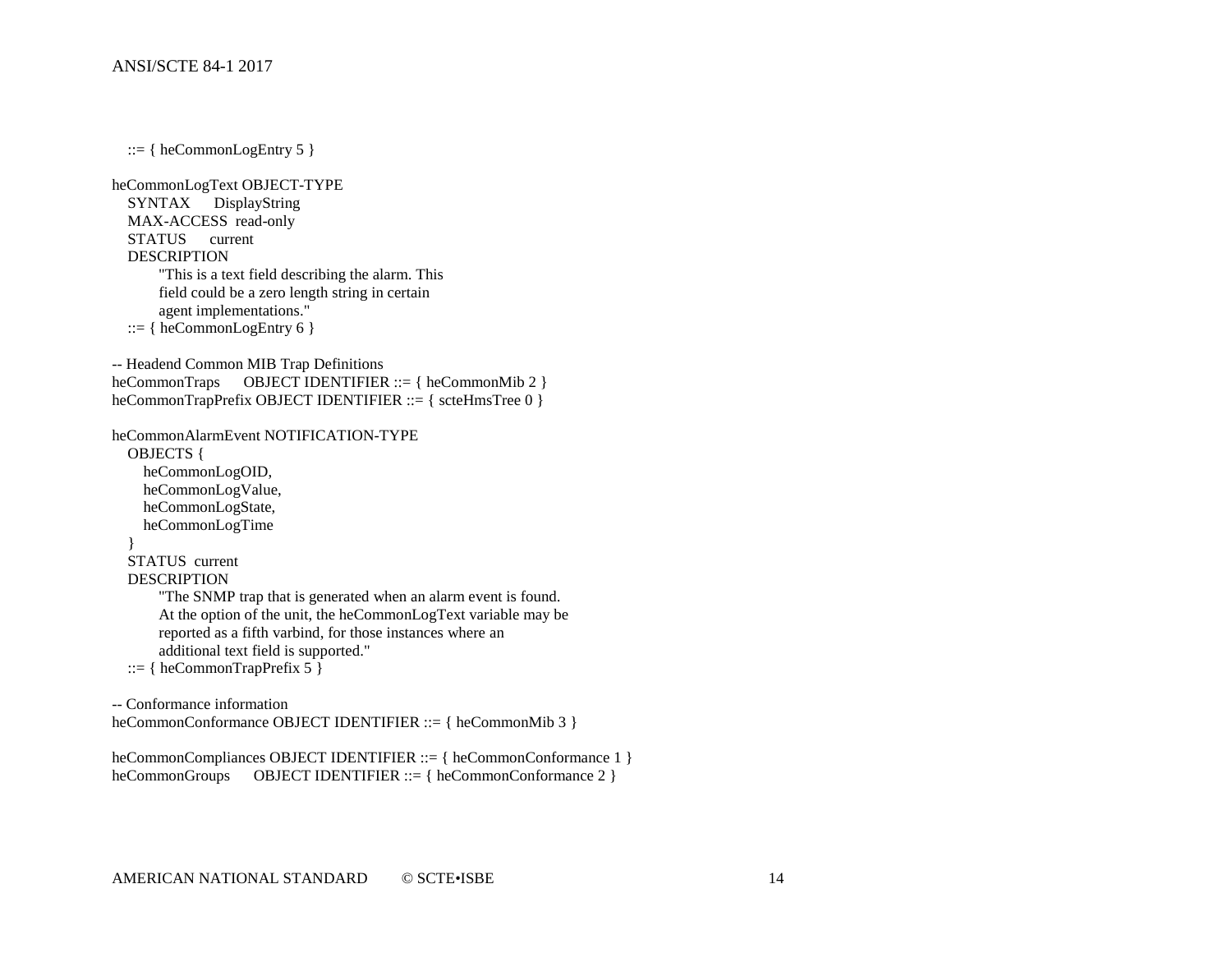-- Compliance statements heCommonCompliance MODULE-COMPLIANCE STATUS current DESCRIPTION "The compliance statement for SNMP entities which implement this MIB." MODULE -- this module MANDATORY-GROUPS { heCommonLogGroup, heCommonNotificationsGroup }

 MODULE ENTITY-MIB MANDATORY-GROUPS { entityPhysicalGroup, entityPhysical2Group, entityGeneralGroup, entityNotificationsGroup }

```
 MODULE SNMP-TARGET-MIB
MANDATORY-GROUPS { snmpTargetBasicGroup }
```

```
 MODULE SNMP-NOTIFICATION-MIB
 MANDATORY-GROUPS { snmpNotifyGroup }
```
 MODULE SNMPv2-MIB MANDATORY-GROUPS { systemGroup }

-- The OBJECT clauses below indicate the optional objects of

- -- the systemGroup. They also imply that other objects of
- -- the group must be implemented:
- -- sysDescr,
- -- sysObjectID,
- -- sysUpTime,
- -- sysContact,
- -- sysName,
- -- sysLocation,
- -- sysServices.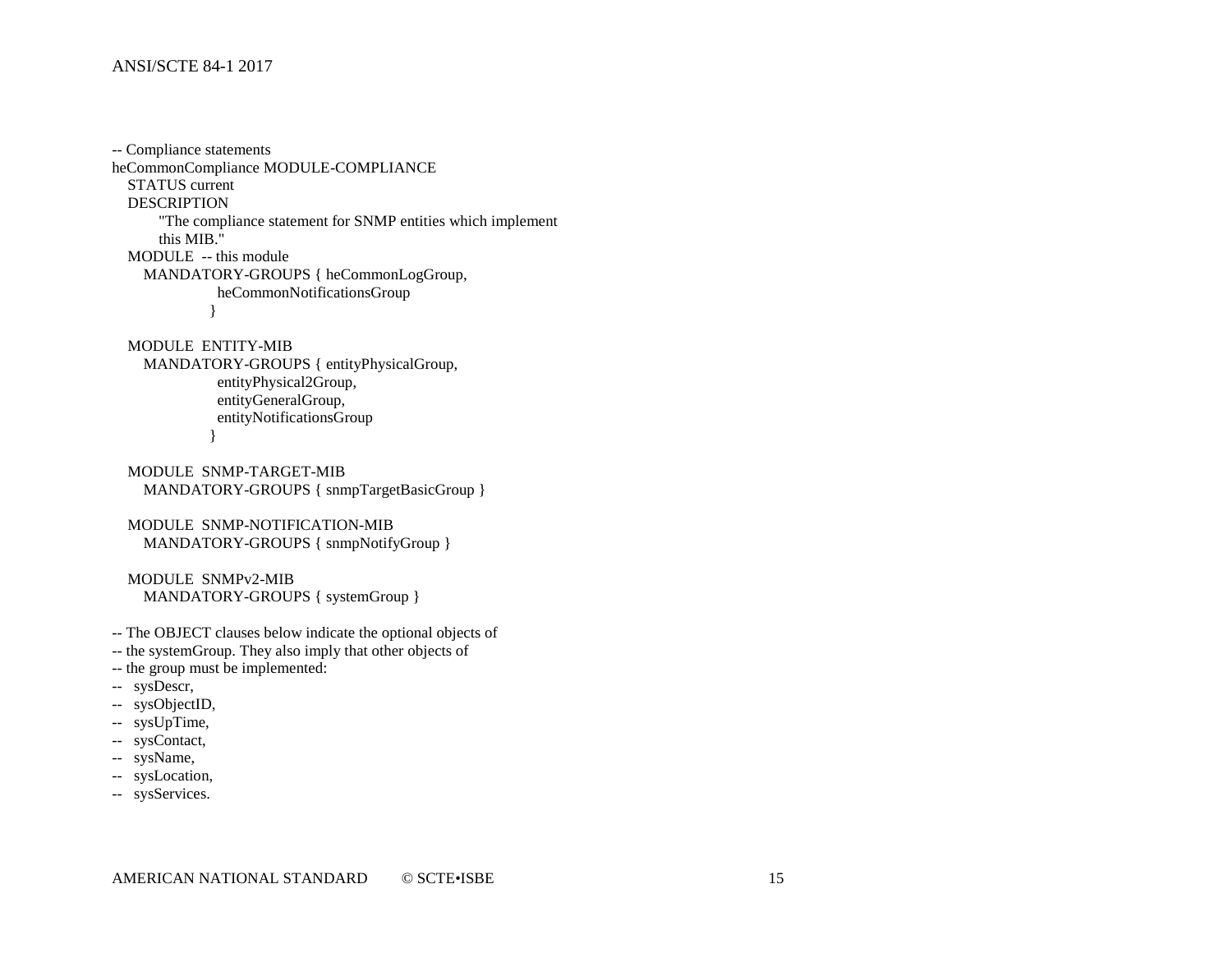OBJECT sysORDescr MIN-ACCESS not-accessible **DESCRIPTION** "Implementation of this object is optional."

 OBJECT sysORID MIN-ACCESS not-accessible DESCRIPTION "Implementation of this object is optional."

 OBJECT sysORLastChange MIN-ACCESS not-accessible DESCRIPTION "Implementation of this object is optional."

 OBJECT sysORUpTime MIN-ACCESS not-accessible DESCRIPTION "Implementation of this object is optional."

 MODULE SCTE-HMS-PROPERTY-MIB MANDATORY-GROUPS { analogAlarmsGroup, discreteAlarmsGroup, currentAlarmsGroup }

::= { heCommonCompliances 1 }

-- MIB groupings heCommonParamsGroup OBJECT-GROUP OBJECTS { heCommonTime, heCommonTemperature, heCommonSoftwareReset, heCommonAlarmDetectionControl }